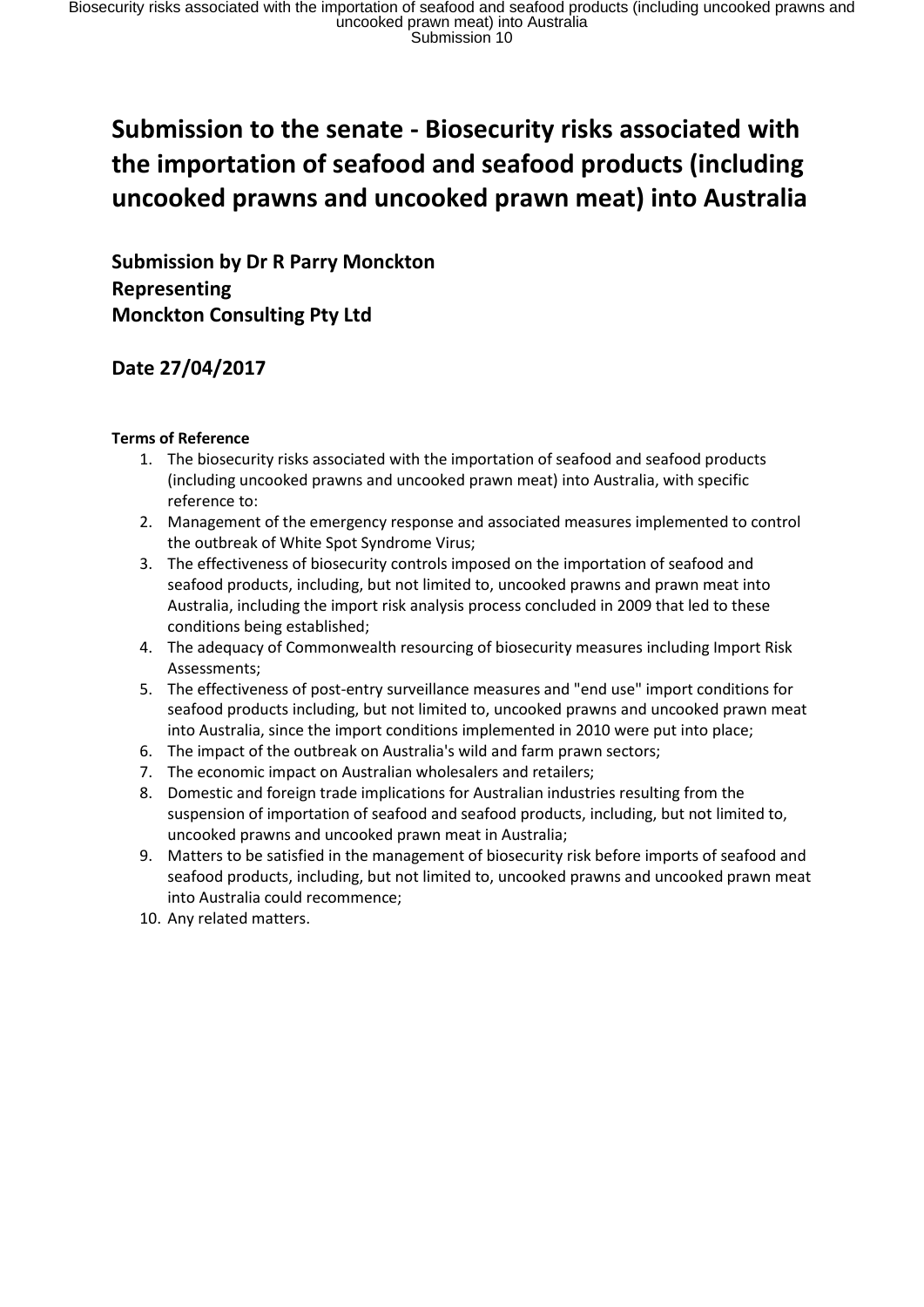# **Background**

*White spot syndrome virus* is the lone [virus](https://en.wikipedia.org/wiki/Virus) (and type species) of the genus *Whispovirus* (**whi**te **spo**t), which is the only genus in the family *Nimaviridae*. It is responsible for causing white spot syndrome in a wide range of crustacean hosts.<sup>[\[1\]](https://en.wikipedia.org/wiki/White_spot_syndrome#cite_note-ViralZone-1)</sup> White spot syndrome (WSS) is a [viral](https://en.wikipedia.org/wiki/Virus) infection of [penaeid shrimp\(](https://en.wikipedia.org/wiki/Penaeidae) prawns). The disease is highly lethal and contagious, killing shrimps quickly. Outbreaks of this disease have wiped out within a few days the entire **populations** of man[y shrimp](https://en.wikipedia.org/wiki/Shrimp_farm)  [farms](https://en.wikipedia.org/wiki/Shrimp_farm) throughout the world. ( Wikapaedia).

The virus itself has no affect on humans and other than in countries like Australia where it I screened for, so that a large percentage of the world's population has actually no idea that the shrimp they eat may be affected by or contain WSSV itself.

WSSV is present in the prawns in most of the oceans/seas especially in Asia where it may be carried by all types of crustaceans including and other marine species such as polychaete worms and small crustaceans such as crabs and copepods. These may be infected at low levels and act as carriers of WSSV without manifesting any symptoms.

Disease problems are normally manifest when WSSV gets into a prawn farm but may remain at low infectious levels for long periods and only manifest when the prawn population in a pond becomes overcrowded or has a number of other environmental factors change. Typically changes to the situation of the pond itself (water, salinity, temperature etc). Generally WSSV affects highly inbred prawns and may not cause disease in the wild.

#### **Routes of infection**

WSSV infections in prawn ponds and in the wild populations have been extensively studied by scientists particularly in Asia where the problems first occurred since the early nineties and has spread to other continents from Asia and now occurs in nearly every country where prawns are farmed. As a result of this, the countries which have had their prawn production most affected have developed very sophisticated prawn farms with significant biosecurity measures to prevent reinfection or infection with other bacterial and viral diseases which also can occur or are present in Asia or elsewhere and cause significant losses and lost production. These state of the art prawn raising facilities both in hatcheries and farms now occur in most Asian countries as well as South America and Saudi Arabia where the disease has occurred and put in place to regain the lost production. Biosecurity in prawn farming/ hatcheries in Australia does not come close to international standards

WSSV can be transmitted both vertically and horizontally. This means that prawns in a pond can become infected by several potential methods in reality. The most common route of infection in Asia and shown over and over in the literature is through contaminated broodstock. This route is also the most difficult to control unless stringent biosecurity measures are adopted. Old practices such as harvesting prawns from the wild stock from the ocean have been shown to be the most likely to cause problems as wild stock can harbour very low levels of virus which are not manifest and only through extensive and meticulous testing for WSSV at all levels throughout the hatcheries and in each generation including the larval stages (PL) used to stock a pond ultimately for the final growth phase. Most countries are moving to the use of pathogen free raised broodstock to ensure WSSV is not transmitted vertically within a facility. No pathogen free facility is currently available in Australia. No wild caught prawns are adequately tested to ensure they are not potential carriers of WSSV or other diseases.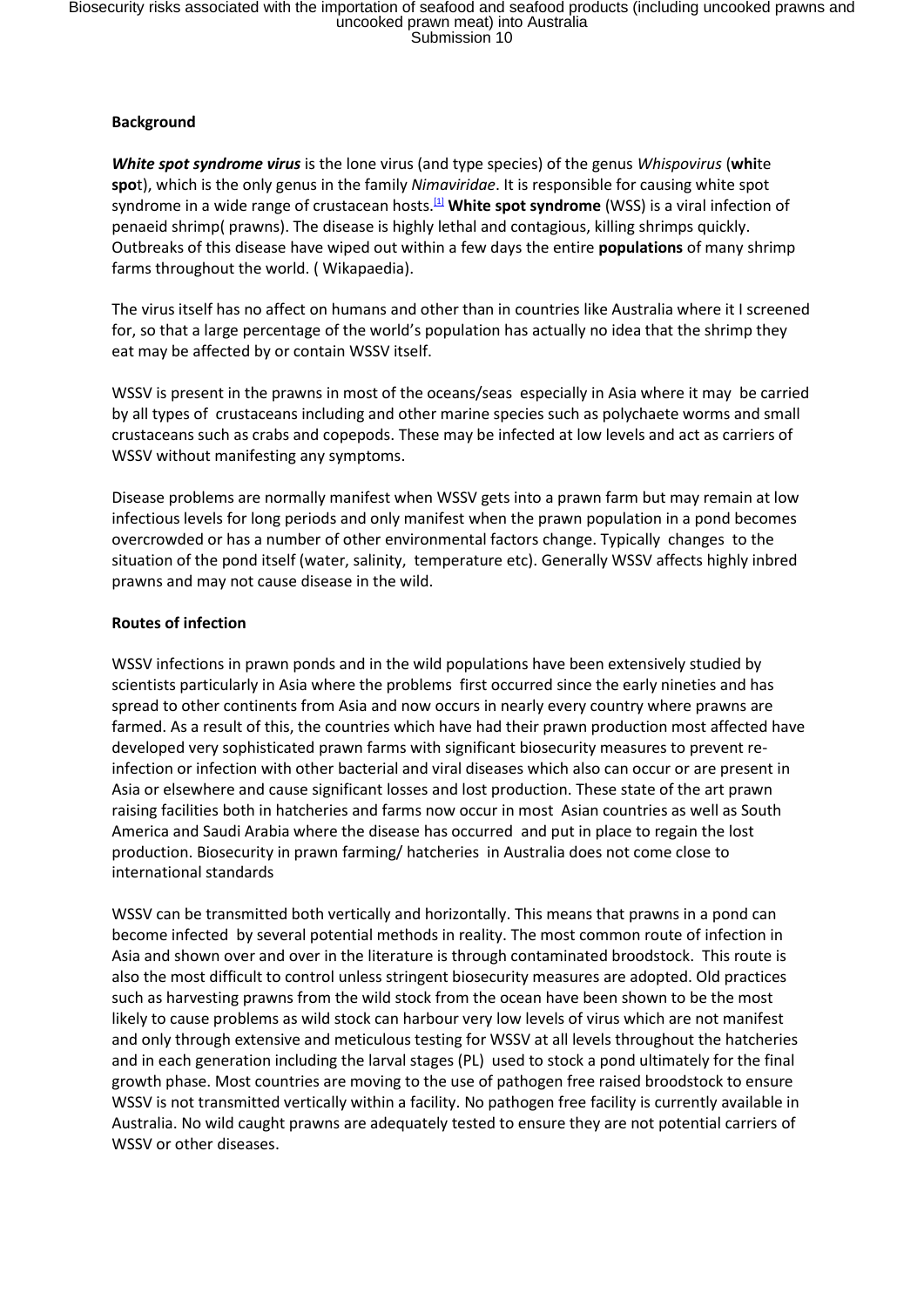Other methods have been shown to also be responsible for infection and these include feed both manufactured commercially and in house with seafood or trash type materials or worms especially used to promote larval growth in hatcheries. Again screening and biosecurity control is vital to prevent these types of infections being transmitted via feed. Commercial feeds have specific protocols to ensure the constituent ingredients are cooked sufficiently to kill the virus. Locally made feeds using marine organisms should be thoroughly checked to ensure this cannot be a route of infection although this checking practice has been very poorly observed in Australian hatcheries and farms. Also in recent times locally made commercial feeds included the use of such material as trash marine waste from sources such as the Sydney fish markets. Was this waste ever checked for potentially contaminating viruses and was the processing in Australia adequate to ensure it wasn't contaminated albeit at low levels? Where are the results of this testing? Use of any contaminated feed within hatchery facilities without extensive testing both of the feed and raw ingredients and before and after processing could result in the virus being present at low levels in broodstock or larvae only to then manifest at the pond level when environmental changes occurred there at a later time.

The use of contaminated tools, equipment and etc are also significant routes of transmission from pond to pond, hatchery to pond and also includes the movement of people in and out of facilities. Modern prawn facilities in the world have very rigid biosecurity protocols to prevent any uncontrolled people movement and especially at hatcheries with full biosecurity including shower in shower out etc. The types of biosecurity already are used in other Australian industries like chickens and pigs where very rigid biosecurity measure are in place to prevent all types of disease transmission in these industries, but appear to be poorly demonstrated at Australian prawn farms and hatcheries.

Water also is a major source of transmission as the WSSV can live in water for some considerable period. This includes water in the ponds in the ocean, rivers and at subterranean pond levels and water which occurs in ships ballasts and boats hulls etc. Bilge or waste processing water of any type from an infected area can transmit the virus to other carriers such as small crustaceans worms etc, not just prawns. Prawns either escaped from ponds or other crustaceans can also be a source of transmission, particularly as the virus can be carried at subclinical levels and not affect the carrier. These carriers can easily persist for years and act as a continual source of re-infection.

Eradication of WSSV carriers is practically impossible in carriers as they may be in the mud at the bottom of oceans and rivers residing in crabs, copepods or worms or other marine creatures harbouring the WSSV. Transmission from an infected wild marine sources has been shown to travel quite rapidly thousands of kilometers in a very few years in the ocean (shown by South American and other Asian studies).

Other methods of transmission might include the introduction of an infected source of material directly to the pond since prawns are scavengers and will eat other marine material including prawns which may be infected. The exclusion of deliberate or inadvertent contaminated material being introduced directly into ponds is difficult to monitor. Again in Asia where this has been shown to be an issue only rigid biosecurity control, stopping of vehicles and people and high fencing or covered ponds and CCTV etc has been shown to prevent this from happening.

Other alternative sources of infection may include the use of contaminated material such as infected prawns used in recreational fishing or tipped off boats in by product of larger catches elsewhere or from general wastage of marine seafood waste in fish markets and restaurants etc . In order to establish this as a route of infection however it requires that the material be sufficiently infective, eaten by crustaceans rather than fish and the spread through those means to a pond via a wild crustacean, or worm infestation delivered by bird life or through water. WSSV can even be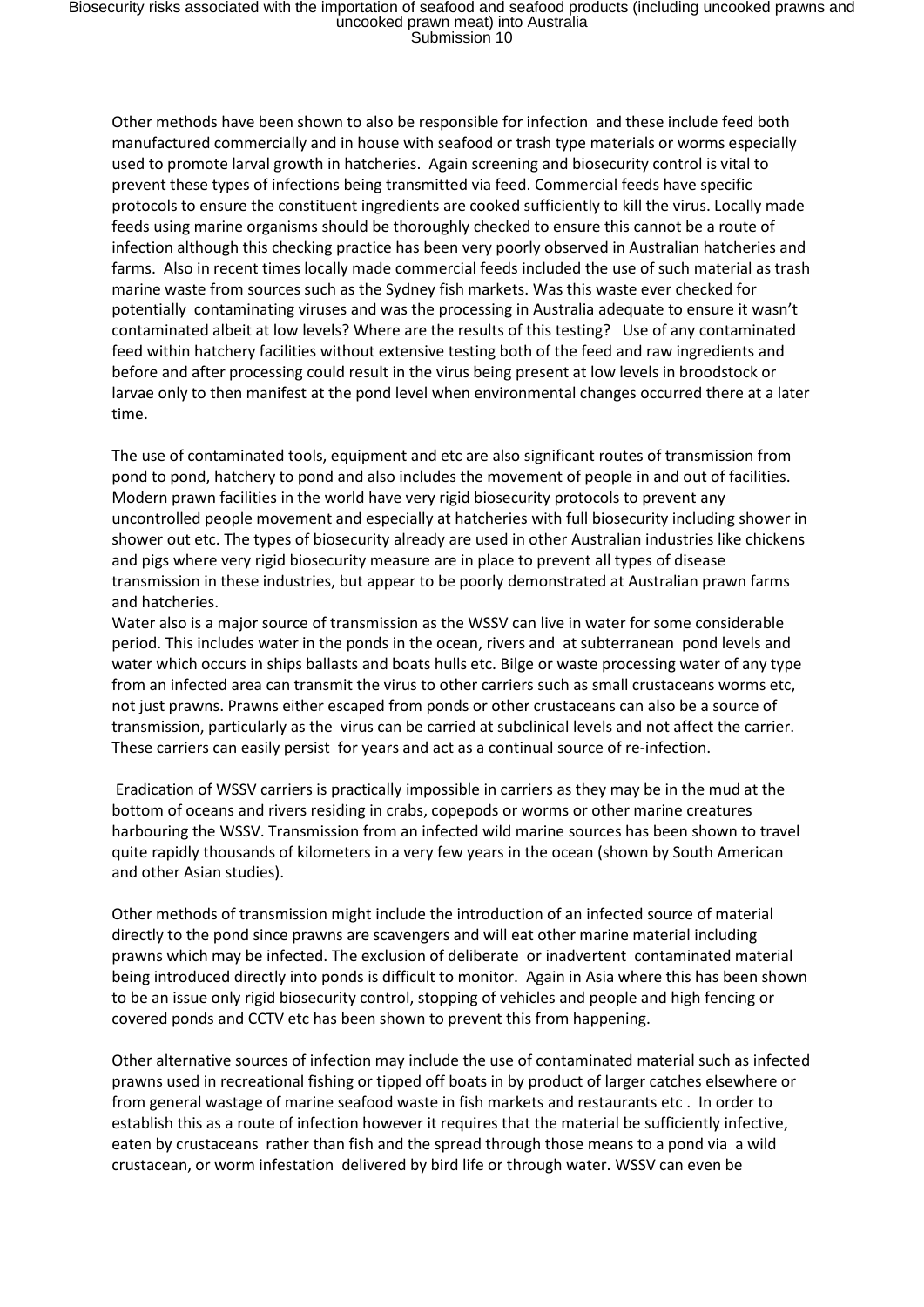transmitted pond to pond by air in infected particles. In properly biosecure facilities the use of concrete or plastic lined ponds, the use of crab fences, proper water filtration or recycled water systems, moving ponds inland with recycled water and covering of ponds are used to exclude other marine creatures or WSSV material from entering ponds from the wild. In general it has been shown that the this whole potential infection process may take several years to take place as the wild stock have to become infected first, potentially breed and establish a significant presence to represent an substantial infection source.

It is also quite possible to conceive that a prawn farm infected by one of the other routes could likewise then transmit the disease to the wild through escapees and or small crustaceans or though inadequately treated water sources. Recent findings of very large non native prawns ( tigers) caught in Moreton bay could easily attest to WSSV being present for some time and having escaped from prawn ponds in the vicinity into the rivers and then the ocean at much earlier times.

No infection route has thus far been established for the QLD outbreak and may never be known.

#### **Monitoring WSSV**

WSSV is a virus that cannot be cultured in any cell culture system. The presence of WSSV in carriers or prawns at sub clinical manifestation cannot be recognised easily. When WSSV is at sufficient clinical pathological level to cause morbidity and mortality it may then be noticed as actual white spots present on the carapace and be at very high infectious levels.

To effectively monitor the presence of WSSV at low levels and in carriers and hatchery or larval stock to stock ponds the only useful test is based on DNA technology to measure the actual WSSV genome ( DNA sequence) rather than the virus itself. This is currently done on a world wide basis using what are called DNA/PCR techniques. RNA viruses such as yellow head virus ( YHV) is also tested for in a similar way. PCR techniques rely on the known DNA sequence of the WSSV and a short segment on the DNA is very specifically amplified and multiplied by the use of the PCR ( polymerase chain reaction).

Detection of WSSV using DNA methods and PCR techniques is described in scientific literature dating well back into the nineties to current day. PCR/DNA techniques have evolved over the years since the early nineties as the whole PCR methodology has developed. The entire reaction mechanisms are well understood and it is not a "black box" technology. Methods and instrumentation to get reliable, reproducible, robust and quantitative methods have been developed for WSSV and are published in the scientific literature where they can be peer reviewed and subsequently relied upon for usage in diagnosis. The current best PCR techniques are (quantifiable) PCR methods. qPCR methods are used today for all types of medical, animal, plant, bacterial, and viral monitoring of the agents causing diseases of all types.

When an outbreak occurs in a country in the world the local authorities will try and deal with the disease. The diagnosis of an outbreak requires the use of some sort of veterinary or aquatic scientifically based facility able to diagnose disease.

On a world wide basis this diagnosis is covered specifically in the aquatic diseases manual of the OIE ( World organisation for Animal Health) with WSSV diagnosis covered in the chapter 9.7 of the OIE AQUATIC ANIMAL HEALTH CODE

[http://www.oie.int/index.php?id=171&L=0&htmfile=chapitre\\_wsd.htm](http://www.oie.int/index.php?id=171&L=0&htmfile=chapitre_wsd.htm)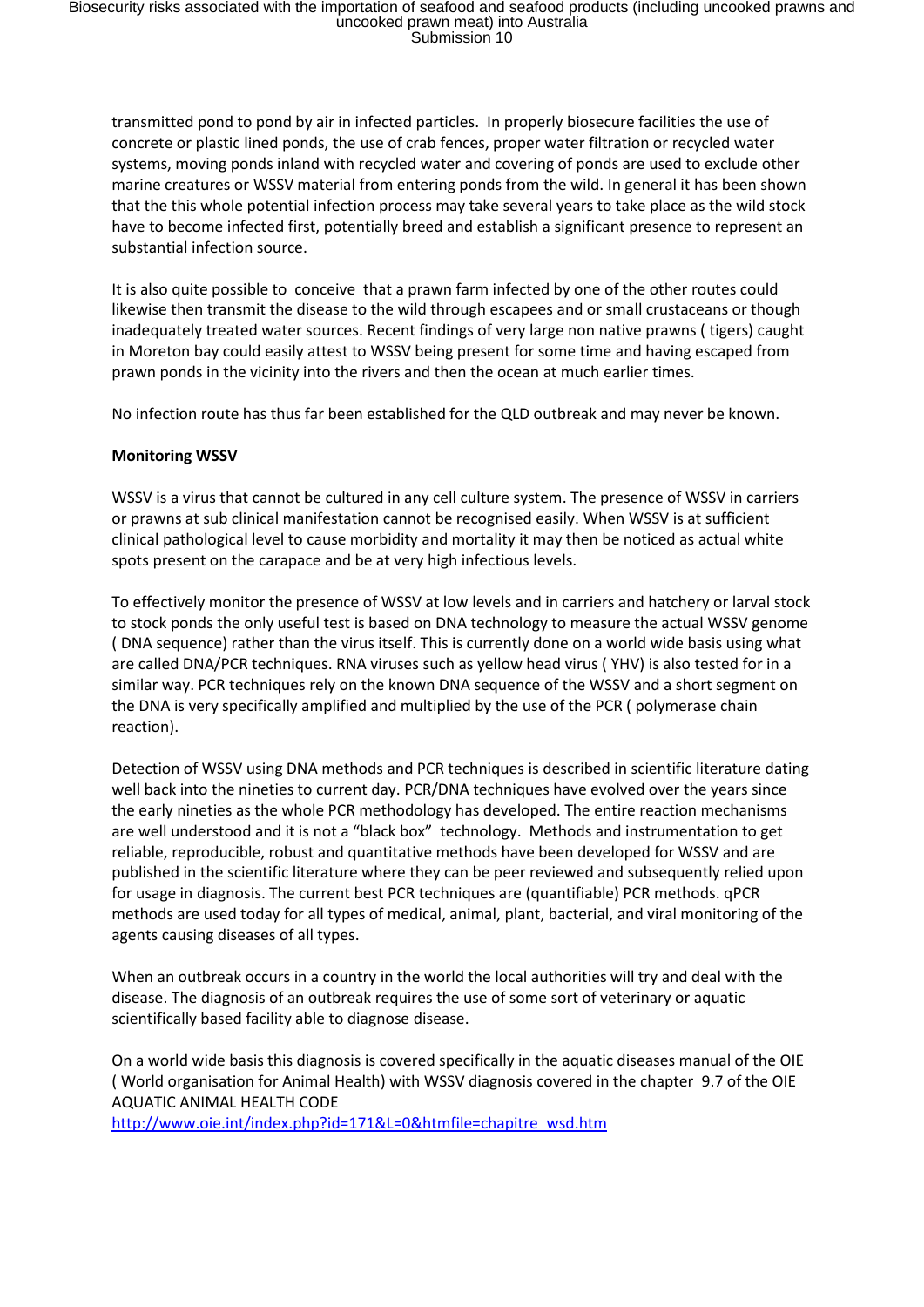This chapter outlines specifically the OIE code to deal with infections by WSSV the code of any country dealing with outbreaks of WSSV, notifications to the OIE and conditions for considering a country WSSV free or otherwise. It outlines the OIE regulations regarding this disease.

In addition the OIE AQUATIC Manual of Diagnostic Tests for Aquatic Animals has a chapter specifically on WSSV Chapter 2.2.7 see

[http://www.oie.int/index.php?id=2439&L=0&htmfile=chapitre\\_wsd.htm](http://www.oie.int/index.php?id=2439&L=0&htmfile=chapitre_wsd.htm)

Which outlines the disease its diagnosis the methods of doing so and also includes as part of this diagnosis are details of the PCR methods that could be used for detecting WSSV DNA sequences of the WSSV genome. The section 4.3.1.2.4. Molecular techniques and 4.3.1.2.4.1. Polymerase chain reaction (PCR) are included.

The PCR method for WSSV detection is according to the latest manual described as "The PCR protocol described here is from [Lo et al., 1996a](http://www.oie.int/index.php?id=2439&L=0&htmfile=chapitre_wsd.htm#chapitre_wsd.biblio-52) and [Lo et al., 1996b,](http://www.oie.int/index.php?id=2439&L=0&htmfile=chapitre_wsd.htm#chapitre_wsd.biblio-50) and uses sampling methods from [Lo et al., 1997.](http://www.oie.int/index.php?id=2439&L=0&htmfile=chapitre_wsd.htm#biblio-8) It is recommended for all situations where WSSV diagnosis is required. A positive result in the first step of this standard protocol implies a serious WSSV infection, whereas, when a positive result is obtained in the second amplification step only, a latent or carrier-state infection is indicated. Alternative PCR assays have also been developed (e.g. Nunan [& Lightner,](http://www.oie.int/index.php?id=2439&L=0&htmfile=chapitre_wsd.htm#chapitre_wsd.biblio-59)  [2011](http://www.oie.int/index.php?id=2439&L=0&htmfile=chapitre_wsd.htm#chapitre_wsd.biblio-59)), but before use they should first be compared with the protocol described here" So that the method described is in fact based on original methods for 1996 and 1997 and are in molecular science terms considered very old by modern standards. The method of Nunan and Lightner, 2011 comes from the WSSV laboratory which is considered the most up to date advisory and testing facility at the University Of Arizona USA. ( Prof Lightner was an original contributor to the setting up of the 2009 IRA by the Department of Agriculture). Currently the laboratory is headed by Dr Kathy Tang Nelson and considered and used by most laboratories as the best international back up reference laboratory for the testing of WSSV. She is a reference adviser for WSSV for the OIE. ( it is not CSIRO AAHL which is reference lab for Yellow Head Virus, YHV).

Diagnosis of an out break of WSSV has been dealt with by CSIRO AAHL Aquatic diseases unit and the QLD dept of Agriculture in the current outbreak. The methods have included veterinary diagnostic methods as they have facilities for pathological examination of specimens and are best placed for these techniques. This does not however mean necessarily that that these laboratories have the staff equipment or best diagnostic methodology or routine and ongoing expertise to diagnose and quantify WSSV in prawns by the use of qPCR methodology for routinely imported prawns.

Three other diagnostic laboratories Agrigen Pty Ltd, Advanced Analytical Australia Pty Ltd and The Elizabeth Macarthur Agricultural Institute a( EMAI) as part of NSW DPI have been specifically approved by DAWR to perform routine testing of imported prawns using PCR diagnostic methods according to OIE or equivalent methods. Since 2009 these three laboratories have tested hundreds of thousands of prawns for the presence of these viruses and would have to be considered the experts in the routine testing of commercially imported prawns and prawn meat for the viruses WSSV and YHV. CSIRO AAHL did not and has not since 2009 conducted routine commercial testing of WSSV or YHV in imported prawns.

CSIRO qPCR testing is not in any way "enhanced" as recently claimed by DAWR and any proper analysis of their methods or reports to importers will reveal this. The use of this "enhanced" method outside the OIE protocols on prawns tested negatively by other labs has lead to significant mistrust and confusion by importers generally. The results are not believed to be other than false positives on many of these reports.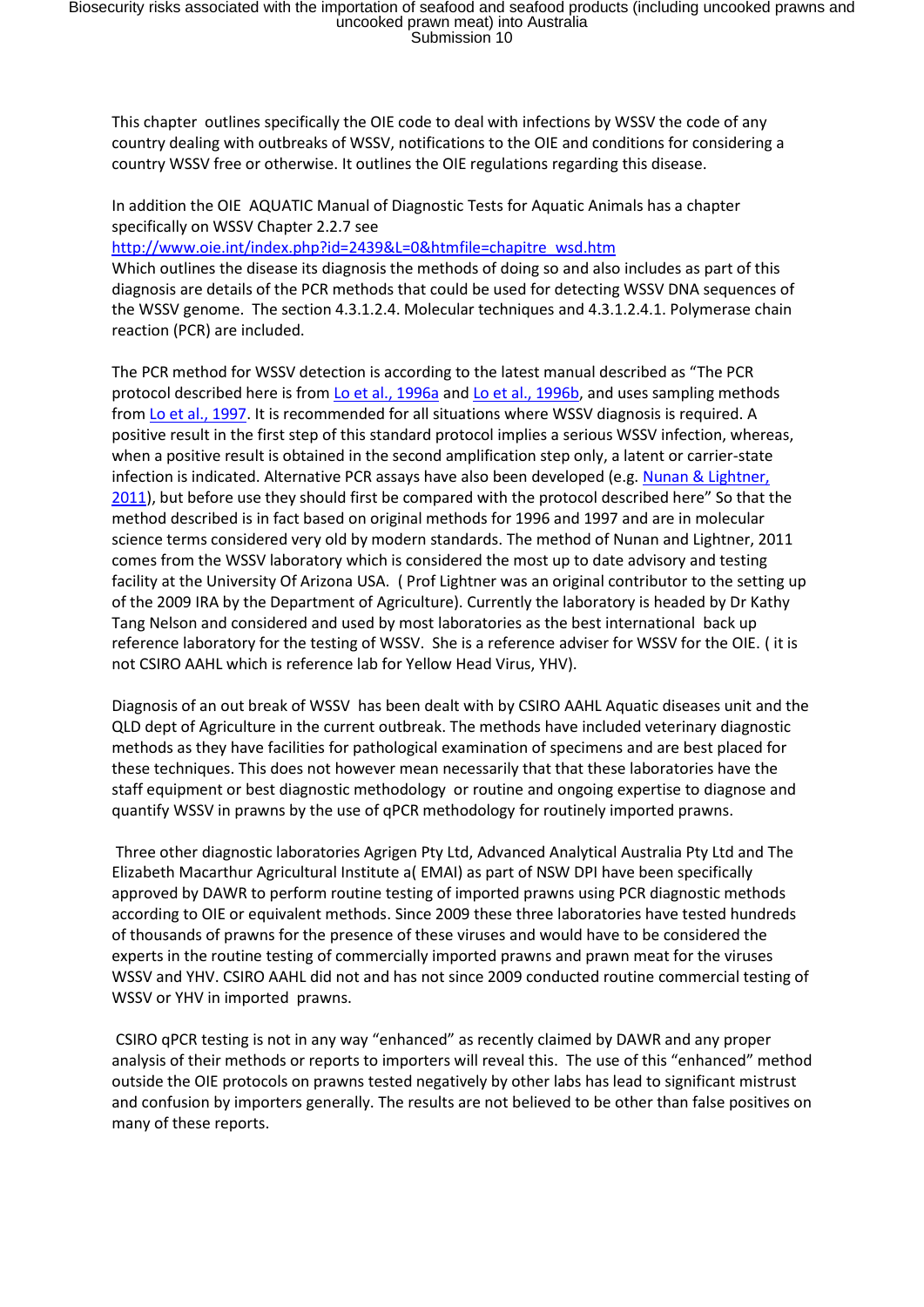#### **The IRA**

As part of the 2009 IRA ( Import Risk assessment for imported prawns) devised over two or more years and available from the DAWR website and is attached. This over three hundred page document outlines in much greater detail the scientific reasoning and implementation of a protocol for the importation of uncooked green prawns or prawn derivatives or products to minimise the disease risk for three viruses. These included WSSV, YHV and IHHNV. This is by no means an exhaustive list of potential nasty pathogens that could be imported into Australia in prawns. The requirement for IHHNV testing was subsequently dropped from the requirements when found to be not exotic leaving only WSSV and YHV for screening of every and any container arriving into Australia containing wild caught and/ or farmed raw green prawns prepared in Asia or elsewhere.

Any IRA is required by the OIE under an ALOP ( Appropriate level of Protection) and to fulfill the protection requirements of the OIE to devise a protocol for the sampling and testing of imported prawns in order to reduce the risk of WSSV transferring infection to Australian prawns to a low risk. It specifically under the OIE guidelines and protocol for the protocols to ensure LOW RISK not NO RISK. The scientific basis for the 2009 IRA was carefully and extensively debated by an expert panel with significant contributions from expert scientists overseas as well as local and public input. There was an expert scientific review panel to review the submissions from all stakeholders including the importers as well as the local prawn farmers and anyone or any body who had to do with the importation and testing. While not a perfect document or seemingly accepted by some Australian prawn farmers after two years work it seemed to have most if not all the requirements to fulfill the requirements under the OIE and the acceptance of ALOP especially to have a **low level of risk** for any imported prawns.

# **Two parts of the IRA**

The IRA consisted of two major elements fulfilled by two parties. One was the sampling of prawns from the containers and second to test them for the presence of viruses. The basis of the sampling was on the concept of a container representing a " batch" of prawns from a "pond" in Asia ( or other country) which had been harvested and sent for processing in another country. When the container was opened here in Australia a statistical sample of 13X5=65 prawns was to be taken AT RANDOM from the inside of the container and then the 13 bags of prawns sent to an accredited testing lab of choice of the importer for testing at a choice of laboratory using a NATA ( National Australian Testing Authorities) accredited method. The results were then sent to the department of Agriculture, currently called DAWR, and the importer for the release of those prawns to the market. The importer paid the cost of sampling attendance by DAWR officers, for the testing and transport of nthe prawns. The costs are in the thousands of dollars all together.

If either of the two elements ie the sampling or the testing was to not be carried out correctly then the entire process would fail. The laboratories could only test on an "as received" basis, so if the prawns were not a random sample of the contents of the container and a statistical sample representing the "pond" being taken then the results would be biased and incorrect not in value but in misleading anyone into the percentage of potentially positive prawns and the level of risk to meet the ALOP.

The sampling required that the officers representing DAWR at the border would be fully understanding of their role in the process and that they understood sufficiently the need for statistical independent correct sampling of the container to ensure a properly representative result. This statistical sampling regime was unique and quite unlike other food sampling processes for the testing of eg chemicals or other biological pathogens in a container.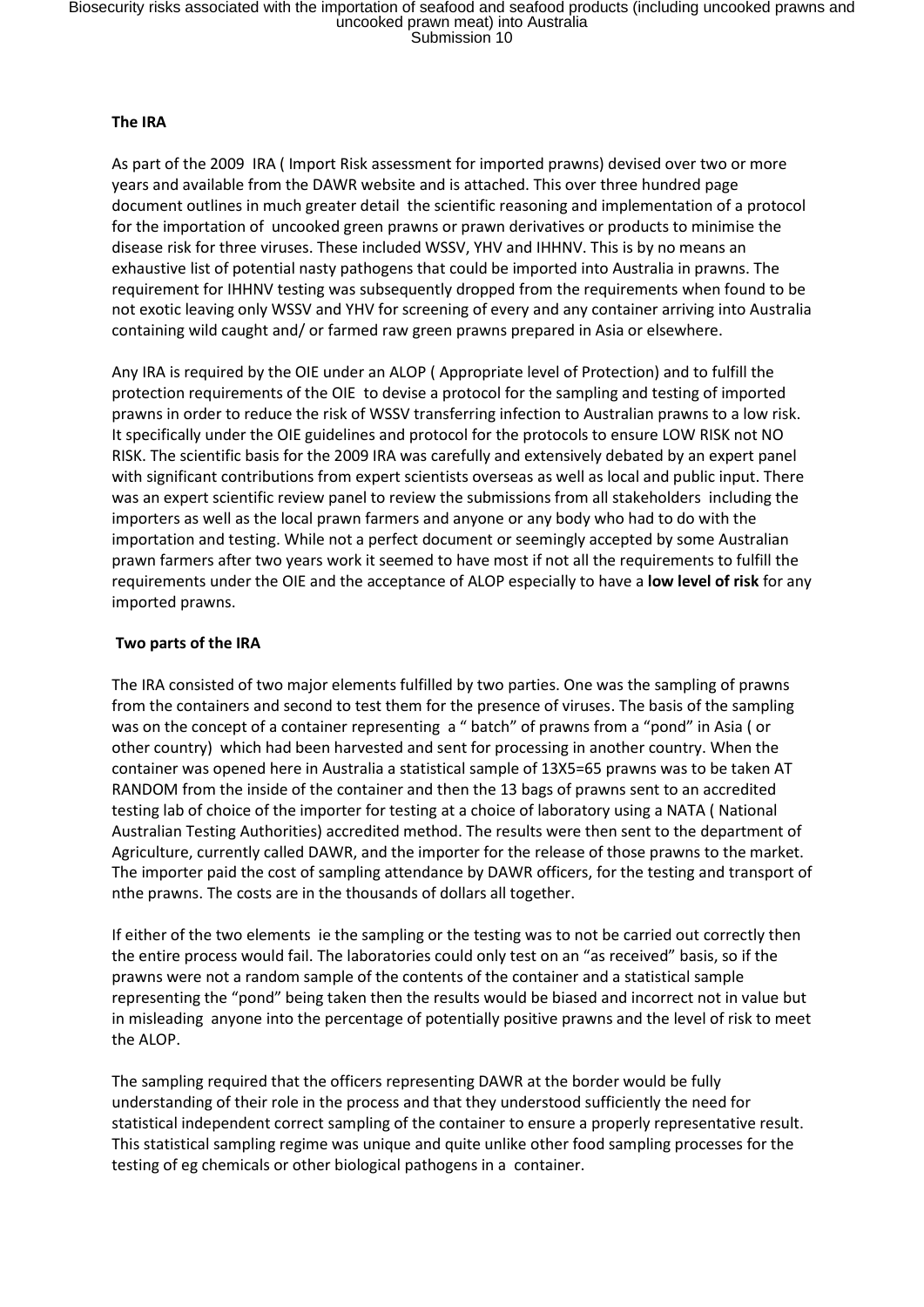Biosecurity risks associated with the importation of seafood and seafood products (including uncooked prawns and<br>uncooked prawn meat) into Australia<br>Submission 10

This in turn required a a" sampling protocol" a document which appears to be an internal document of the department and only referred to once in the subsequent investigation by the Inspector General of Biosecurity in a review conducted when a container of prawns was accidently released and found subsequently to contain WSSV infected product. Without an adequately informed and trained front line force of sampling officers understanding their role in the whole process then the whole regime was likely to fail.

Initial training sessions in 2009 called a "road show " was done by two departmental members Dr Mike Nunn and Dr Geoff Grossel of the department shortly after the process outlined in the IRA was instigated. This was rolled out to the departmental officers in each port of entry in each State at the time but over the intervening years as staff left or were replaced at the front line it would appear that none of these officers were trained or had any proper instruction or had any use of the "sampling protocol" which could explain their role in the overall sampling and testing of containers.

Eventually some years ago also both Dr Mike Nunn and Dr Geoff Grossel also left the Department to take other roles elsewhere and as a consequence of that the whole basis and scientific reasoning and understanding of the IRA and its two major elements sampling and testing were also lost and not replaced by senior staff understanding the whole picture with regard to the WSSV story and how to get the right representative results from the sampling and testing , the two elements required.

It was obvious at the testing laboratories that the sampling process was being poorly handled. Prawns would arrive unrefrigerated, sent on the wrong day, not properly bagged in 13 bags containing 5 prawns and may many other problems related to inadequate or improper sampling opr transportation to the labs in Sydney. At Advanced Analytical while I was CEO and one of the major testing labs, there was an officer almost full time on the phone trying to educate the various State officers supposedly sampling prawns according to a " sampling protocol" clearly not doing so and despite trying to do this over many years there appeared no one at the department who would either listen or understand the importance of proper sampling or the testing would fail. There even appeared to be no understanding of the IRA and its scientific content and meaning.

Anecdotal information was supplied to the laboratories especially from brokers and importers of inadequate and improper sampling of containers not being accessible for inspection at the time, stacked atop each other and so on or of officers just simply requesting that someone else from the importer or their agent bring them 65 prawns of such and such a batch. This in turn clearly lead to the potential of exploitation of inadequate or substituted prawns . But the lack of understanding or training of the officers role was also significantly the cause of subsequent inadequate or false non statistical sampling .

Likewise despite the significant paperwork and the requirements of that paperwork, often and mostly handled by brokers of importers there was wrong information, lack of complete information so that no one least of all anyone in the department knowing what results meant. It appeared also that no one at the department was monitoring what the results were and what they meant scientifically. The reality is that the testing laboratories had the most information. It was they who interacted with importing clients, their brokers as it was the importer who paid the labs' bills. But there was no forum or mechanism to share results between labs or with the department in fact any communications were actively discouraged. There was no contact between the two main labs testing at that time Advanced Analytical ( testing actually subcontracted internally to Agrigen scientists) and EMAI or CSIRO AAHL either. This has lead to significant breakdown on a scientific basis of the testing methodology which has evolved over the years as well as highlighting the problems with the sampling and the issue there also. The labs simply went on testing prawns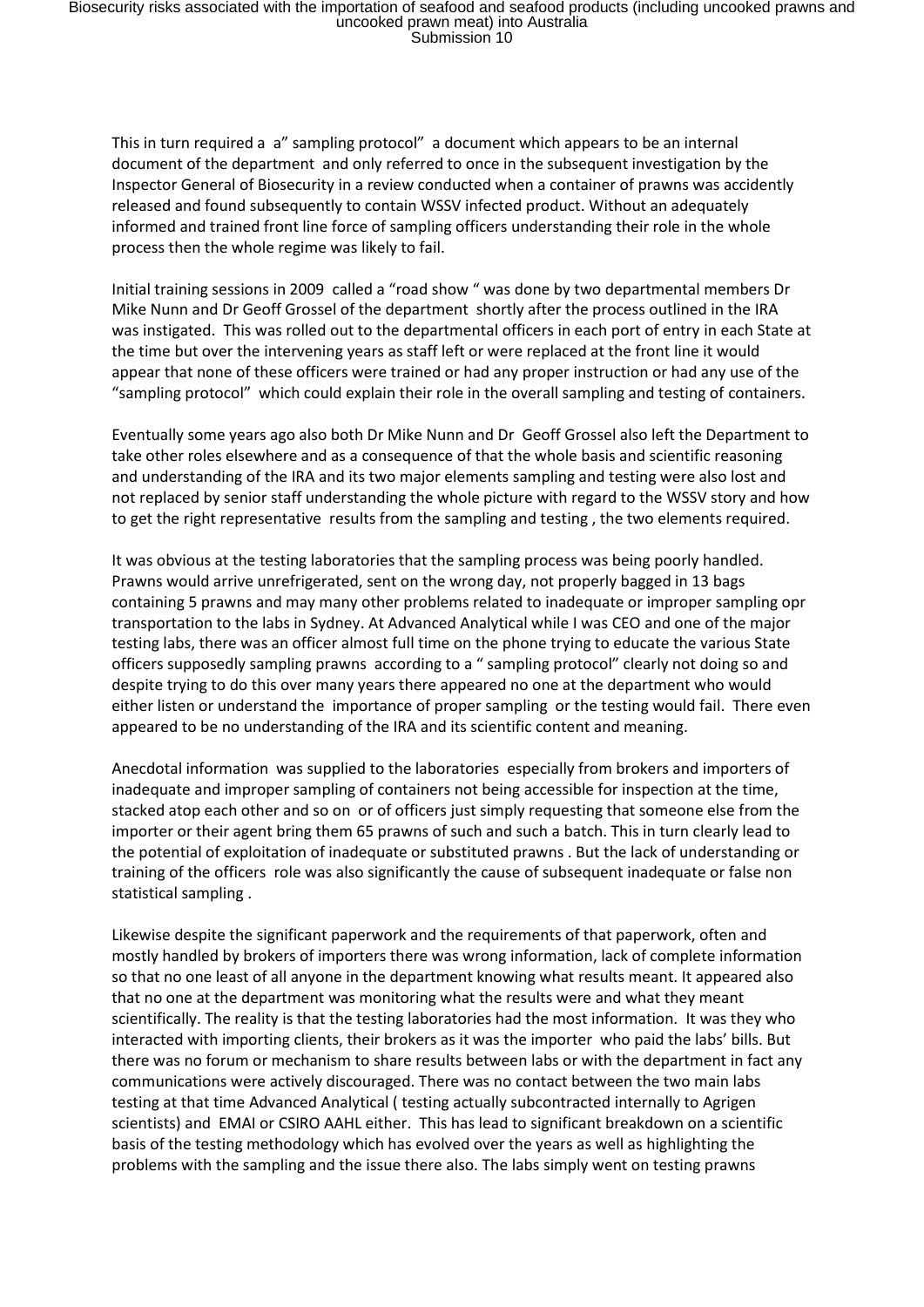sending data to the department for years with no feedback or review of the results being obtained or what they meant. Despite my own repeated calls to the department from 2009 onwards nothing was ever organised amongst those who knew the most of what was happening in the sampling and testing of prawns for these viruses.

Australia has a unique problem. No one else in the world is interested in sampling every container at the border and testing it for these viruses. There is no major incentive to sample and test except to try and prevent major economic losses of production in other countries. The countries are varied in their responses to control the diseases which are mostly ubiquitously present in the seas around them as well. Some countries are more successful than others in having proper biosecure facilities in their countries and rigidly enforcing testing. For importers in Australia it is enormously difficult to find exporters or processing facilities or even farmers who can reliably provide prawns negative for these diseases including WSSV. There is no real incentive for exporters who can sell much greater volumes of product to other destinations such as Japan or Europe or America who have no testing or need for it in their countries. So importers try to secure suppliers of negative prawns but this is a constantly changing scene with problems of inadequate testing, cross border movement of broodstock, lack of biosecurity and so on meaning that a prawn pond may be negative this season and positive the next. Finding a reliable source of totally negative prawns for the importer is an almost impossible task. Such sources when found are guarded severely from the any other importer.

And on testing for WSSV or any other viruses there is no overseas protocols to pick up as there might be for many other pathogens, to have a uniform testing protocol which would be specifically applicable to routine commercial testing of imported material. This is not a problem for chemical testing where international bodies such as CODEX have international agreements on testing levels etc. So Australia does use this mechanism adopting testing for other agents especially in other human or other veterinary pathogens.

The OIE protocols are designed to help counties who have an outbreak of disease. They are NOT designed for routine diagnostic border testing. The only way to have done this was to set up mechanisms and scientific discussion to bring about standardised protocols and inter-laboratory proficiency testing overseen by independent providers of proficiency testing services. Yes, under accreditation requirements of ISO/IEC 17025:2005 the international requirements accredited by NATA there is some proficiency testing conducted. The labs in Australia have participated if and when this has been possible, but no discussion or evaluation of this process is done as there is no mechanism to do it.

With other viruses of international interest such as say Norovirus in food including particularly oysters and recently found in rasberries etc, there are international labs across the world and especially in Europe to bring about standardised international protocols/ methods, many laboratories contribute to that process and then an international committee oversees the implementation of the testing. In addition particularly where qPCR methods are used for virus detection, reports are standardised to an extent to allow international interpretation of any result.

For viruses in particular the qPCR DNA results have shifted specifically to equate them with viral genome copy number. The purpose is to try and decide whether a scientific qPCR DNA (Ct, Cq) value is actually representative of a number of virus particles which may be infective. qPCR DNA techniques do not measure live infective particles. They measure fragments of specific pieces of DNA. They are very accurate and sensitive at doing that, but without infectivity studies in parallel cannot be used to tell anything about a prawn containing viruses. The virus maybe alive or dead. You are only measuring DNA. But studies have been done with many viruses eg Norovirus to interpret how many viral particles are needed for that virus to be considered infective in that oyster,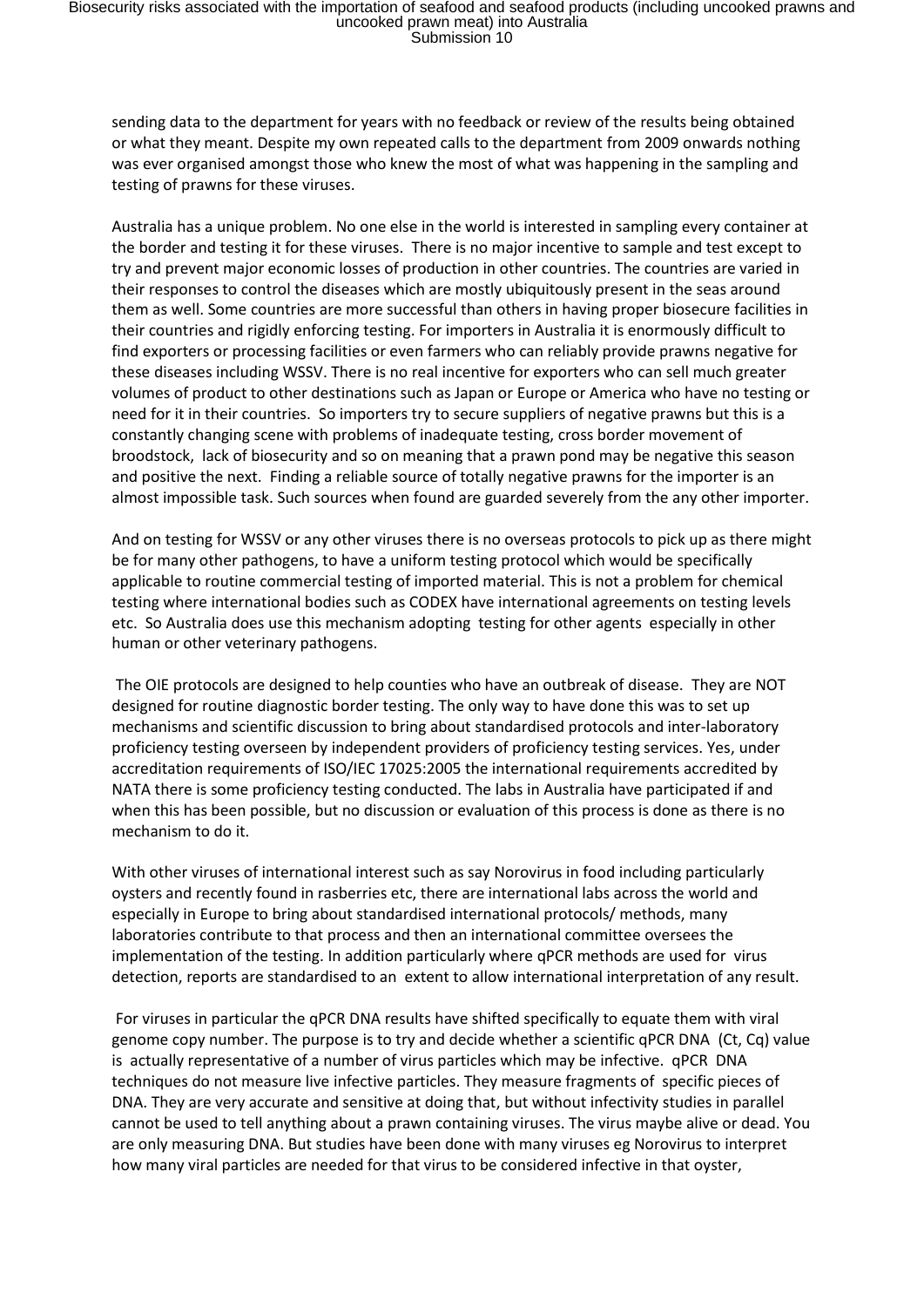raspberry etc. This for Norovirus has been considered to be in the vicinity of 600-800 virus particles. And Norovirus is a very infectious agent. Studies at low infective numbers for WSSV have not been done or remain unpublished if they have been.

In WSSV in recent times laboratories such as the University of Arizona reference lab has done studies and provides reports in viral genome equivalents. The theoretical limit and Level of Detection ( LOD) is single viral genome equivalent for the qPCR test but that is theoretical and the research and methodology of this reference lab has indicated that it is only possible to report to 10 viral genome equivalents with values below 10 as being unreliable and not reproducible or repeatable. So they give out reports on that basis and are accepted world wide on that basis. It still does not tell you specifically if a value of 10 viral genome equivalents would produce an infection were that prawn be eaten by another prawn. This could be done but only by using well characterised infective material to test in pathogen free prawns if that is infective. Where this has been done it appears that thousands of viral genome equivalents are needed to obtain infection.

#### **qPCR testing in Australia**

In Australia the qPCR testing has been expressed on reports as Ct or Cq values which pertains to the sigmoidal curve graphic plot obtained in the amplification of the DNA extracted from the start material. Its value which is used internationally by laboratories using qPCR for all types of diagnostic methods to indicate 1 viral genome equivalent in the extract. The acceptable level of this Ct Cq value is around a maximum value of 35 cycles. Anything greater than 35 cycles represents on a logarithmic scale hundreds or thousands of less likelihood of a single viral DNA equivalent being found and is not reproducible or reliable. In reality, this represents an extremely low level of potential infectivity of such material. In effect it represents absolute zero tolerance or no virus. In effect for any importer this level is impossible to achieve and as stated the actual level of reliable value to place on a report to be equivalent to 10 viral genome copies would be a value of 32-34 cycles or Ct Cq cycle values. Even specific pathogen free prawns have shown unreliable results of cycle value of 36-37 cycles which is why these are discarded by international reference laboratories. Its less than 1 viral genome equivalent. Any value of > 40 cycles is entirely meaningless. In fact the OIE reference manual refers to a maximum of 40 cycles being the used, and that is for diagnosis in an outbreak not for routine testing of imports to satisfy the ALOP and OIE.

DAWR has collected a huge amount of Ct Cq data from the testing of the laboratories. All laboratories have been obliged to collect and pass on all the data in reports to DAWR for more than a year. What precisely has been done with this data.? What collation or collection of this data and interpretation of this data and scientific discussion has taken place on this with scientists or experts in qPCR? None to my knowledge outside DAWR. There simply is no adequate scientific qPCR DNA interpretation expertise inside DAWR currently.

#### **Monitoring the success of sampling and testing to achieve low risk**

To separately monitor the success or otherwise of the sampling and testing regime also required that independent surveys be conducted to measure the effectiveness at the retail level in Australia. This is done currently by DAWR for the purposes of their IFIS program to monitor the level of chemicals in products as well as microbial contamination. The process is well established and is done every few years to ensure compliance. Clearly no equivalent process was put in place to monitor the sampling and testing of WSSV and YHV until last year when it has emerged from the Senate enquiry so far that an operation was conducted in secret to test retail outlets and other sources such as fishing bait for WSSV in such materials. Given the lack of proper sampling for years it is not surprising that the results of this testing did not reflect the testing by conducted by the appointed labs. As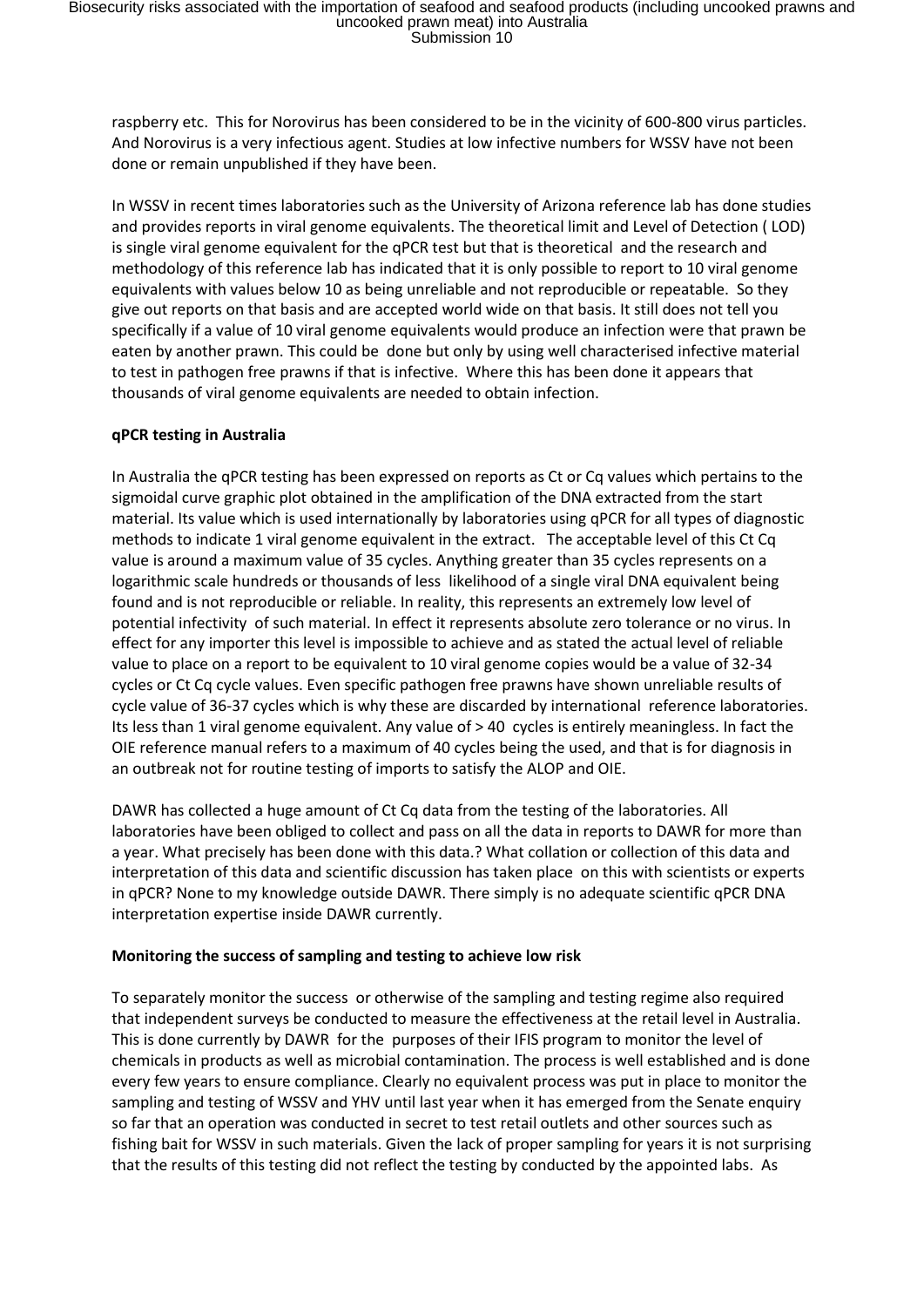stated above the test becomes meaningless when the samples provided are not reflective of a statistical sample of the "pond". Why aren't independent end sampling done and tested previously to 2016/2017?

#### **Testing our own waters/oceans**

Given also that Australia has seemingly ignored the potential problems of WSSV having spread to all manner of oceans/seas around Asia and South America alone in the last decade, why did Australian industry go on relying on a survey conducted by CSIRO (East et al, 2004) many years ago that there was no WSSV or other virus present in the oceans/seas to the north of Australia especially in the EEZ ( Economic zone) in the north when we practically share waters and almost touch on at Torres Strait with Indonesia where these prawn diseases exist in the wild in their seas. Proper surveys of these waters could have been done and yet there is only one very limited survey in recent times done by CSIRO as part of an FRDC project published on their website

<http://frdc.com.au/research/final-reports/Pages/2013-036-DLD.aspx>

primarily for the testing of YHV and other agents. This work supported by the FRDC was limited in scope and only had WSSV added partly at the request of APFA and yet curiously although some Australian hatcheries provided samples of broodstock for testing for other pathogenic agents the testing of this material from hatcheries was specifically excluded from WSSV testing. Why? No other routine testing of Australia's prawns around the costs have been tested either, so how is it known whether WSSV is not already present albeit at a low level?

#### **Surveys of Northern waters**

Likewise survey testing of the prawns from Northern Australian waters could have been done by simply collecting random but statistical samples from the fishing vessels fishing in these northern waters and bringing back their catches to ports including Brisbane. With the cooperation of these prawn harvesters a representative survey using q PCR techniques using the testing labs could have been done but wasn't. Why not? Catching and using these prawns as broodstock remains a very significant biosecurity risk for many emerging marine diseases including prawns. Wild caught prawns have often very low levels of WSSV present and is non pathogenic to wild caught prawns. Its difficult to detect but can be done with proper qPCR and statistical and well designed surveys.

WSSV disease only becomes a problem when wild collected, bred in hatcheries and the larvae introduced to the pond. In this regard also it appears that the protocols put in place to monitor and test for these diseases in hatcheries and larvae are also inadequate. Queensland only introduced such a protocol in late 2015. Is this protocol observed? Where are the results? The protocols by international standards are completely inadequate with the testing of 20 pleopods from a selection of prawns . Much more rigid and extensive testing and monitoring of broodstock and hatcheries and on any live imported prawn by all states will protect against not only WSSV but also the other emerging prawn diseases. There are not even protocols it seems from other states to monitor and test this major potential source of outbreak potential. And yet wild caught live prawns have been captured for broodstock from wild catches. How are these monitored?

# **Other DNA testing**

There has obviously been an attempt to try and connect an imported prawn with the recent outbreak in QLD on the Gold Coast. It is possible to do scientific studies to develop DNA protocols to test similarities between the DNA prawns of one area with another. This type of analysis is done by SNPs ( Single Nucleotide Polymorphisms) and this technique is being used in other Australian industries like beef cattle and pig industry to trace point of origin. But the surveys and measurement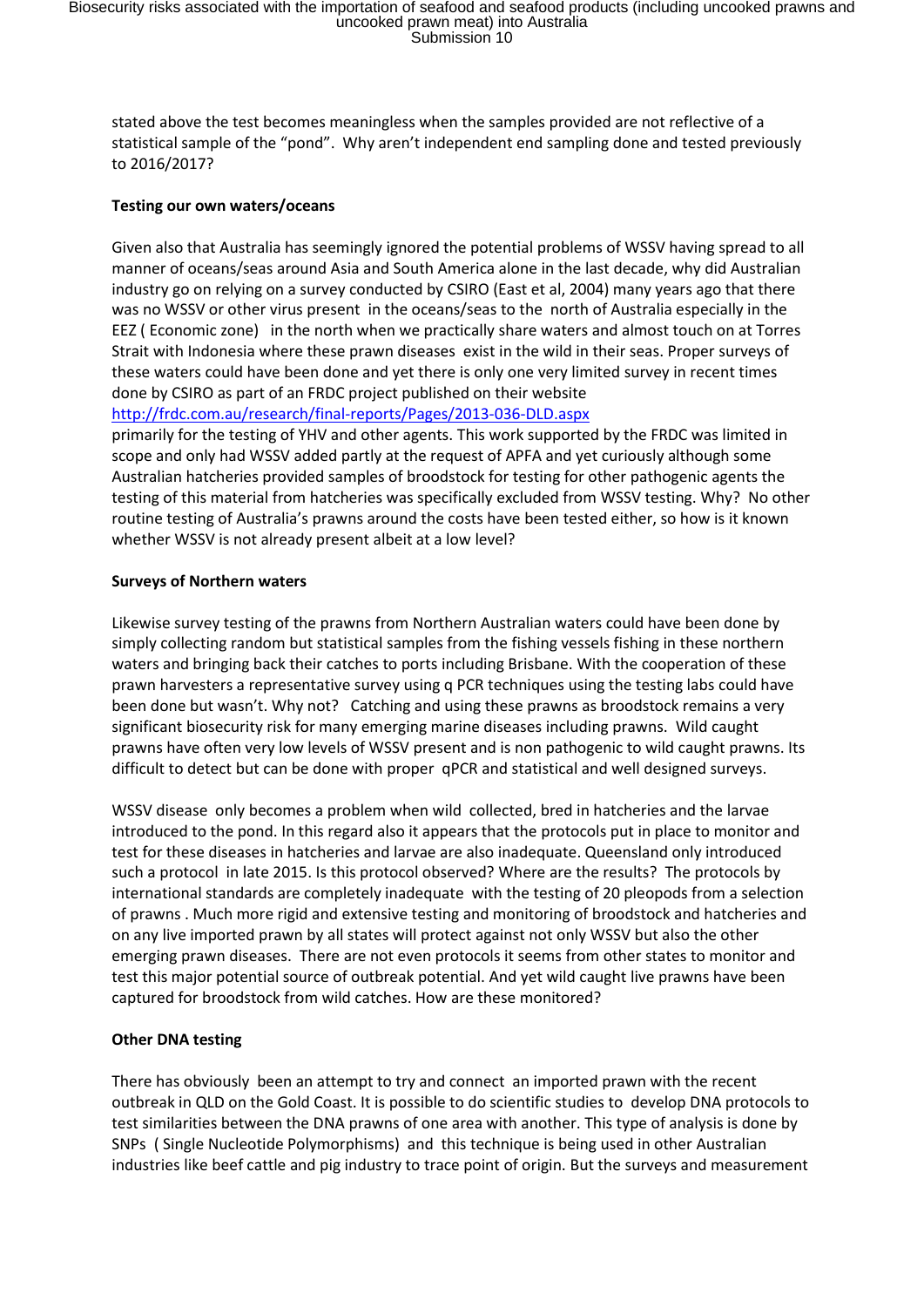of the prawns in Asia and in from other all other locations has to be done first. It requires the extensive cooperation of the Asian and other exporters, importers and of prawn farmers every where to get the background to be then able to pinpoint the origin by DNA methods . It cannot be done by simply doing DNA sequencing of a particular virus from a particular location. So you can't simply do a DNA sequence of WSSV from a prawn from a retail outlet or bait and compare that to a WSSV sample from an outbreak pond. It doesn't work as the variability of sequences of DNA which are constantly altering or mutating would not allow comparison unless it happened to be absolutely identical. This is highly improbable.

The upshot of all this is there is no way to link any WSSV virus found from any import to the outbreak on the Gold Coast. No scientific way, currently. The corollary to this is that no WSSV outbreak whether now or in future could be linked to any specific action or event. So the source of the recent outbreak remains of unknown origin. Unless more evidence emerges to pinpoint the original source. It remains entirely speculative so far.

Equally however there is no reason to have imposed a ban on all imports. The IRA of 2009 was adequate to maintain a low level of risk based on strong scientific and risk principles but within the OIE requirements and for ALOP and for international trade and for a trade agreements of which Australia is signatory. It needed to be implemented and carried out properly. There is no proof of a scientific link between the out break and the imports, whether or not they had higher than anticipated viral levels.

Probably the 2009 IRA needed some changes.

#### **Sampling**

These should include sampling to be conducted by trained officers who understand what they are doing and why they are doing it the way it needs to be done. It needs a transparent, accurate and proper sampling protocol to be followed. The inspections need to be done of locked and sealed containers only opened in presence of front line Biosecurity officer. It needs proper random sampling 13X5 samples from all over the container regardless of any labeling types of boxes etc. Simply randomly pull thirteen boxes and sample five prawns.

#### **Testing**

The three labs two commercial and one Government ( EMAI) are more than adequate to handle the volume of testing required. This has already been shown over many years. A proper testing procedure based on the best internationally informed science of qPCR testing backed up by ISO 17025 accreditation delivered by NATA in a uniform type report which is internationally acceptable and backed up by international proficiency testing conducted regularly and preferably internationally also checked and ideally published in peer review literature and accepted by the OIE as a reliable adjunct for qPCR testing for WSSV. That method should also be accepted internationally. Such a process could be rapidly done given that the existing methods of the three labs are very similar and could be tweaked.

CSIRO AAHL should not provide routine testing and should stick to its proper role of disease diagnosis at outbreaks of any viral disease affecting any animals. It should also do research and publish the results of such research for all manner of diseases but not simply get involved in routine testing when there are other adequate labs to do this.

Testing routinely and allowing importers a choice in their lab was a fundamental principle of the need for competition in all testing services for food. This principle also seems poorly understood as a fundamental reason for having many testing services which was envisaged in the setting up of the IRA.